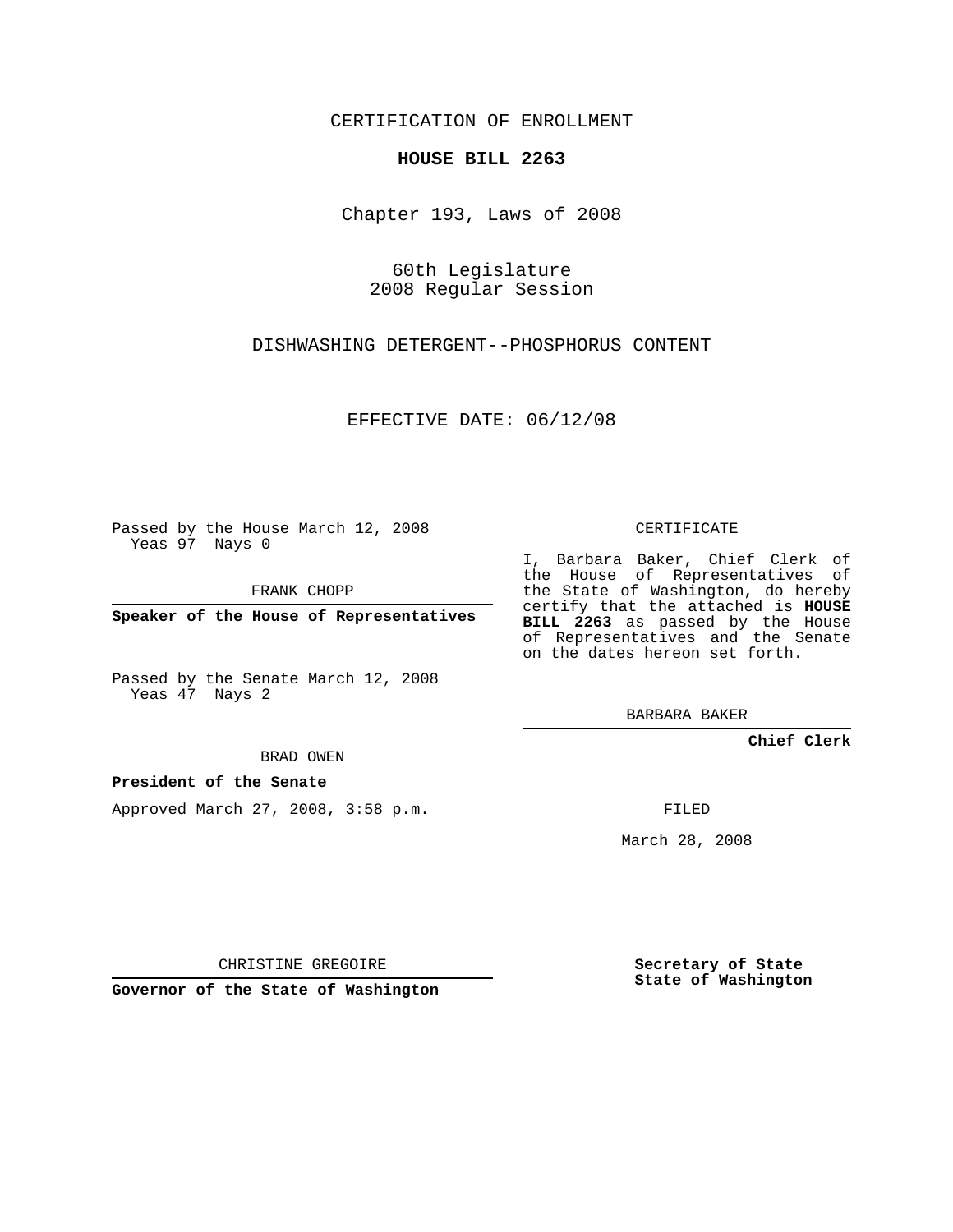## **HOUSE BILL 2263** \_\_\_\_\_\_\_\_\_\_\_\_\_\_\_\_\_\_\_\_\_\_\_\_\_\_\_\_\_\_\_\_\_\_\_\_\_\_\_\_\_\_\_\_\_

\_\_\_\_\_\_\_\_\_\_\_\_\_\_\_\_\_\_\_\_\_\_\_\_\_\_\_\_\_\_\_\_\_\_\_\_\_\_\_\_\_\_\_\_\_

## AS AMENDED BY THE SENATE

Passed Legislature - 2008 Regular Session

**State of Washington 60th Legislature 2008 Regular Session**

**By** Representatives Blake, Moeller, Orcutt and Newhouse

Read first time 02/15/2007. Referred to Committee on Agriculture & Natural Resources.

1 AN ACT Relating to the phosphorus content in dishwashing detergent; 2 and amending RCW 70.95L.020.

3 BE IT ENACTED BY THE LEGISLATURE OF THE STATE OF WASHINGTON:

 4 **Sec. 1.** RCW 70.95L.020 and 2006 c 223 s 2 are each amended to read 5 as follows:

 6 (1) After July 1, 1994, a person may not sell or distribute for 7 sale a laundry detergent that contains 0.5 percent or more phosphorus 8 by weight.

9 (2)(a) After July 1, 1994, and until the dates specified in  $((+b)$ 10  $\Theta$ (ef)) this subsection, a person may not sell or distribute for sale a 11 dishwashing detergent that contains 8.7 percent or more ((phosphorous 12 [phosphorus]) phosphorus by weight.

 (b) Beginning July 1, 2008, in counties located east of the crest of the Cascade mountains with populations greater than four hundred 15 thousand, as determined by office of financial management population estimates, a person may not sell or distribute for sale a dishwashing 17 detergent that contains 0.5 percent or more phosphorus by weight( $($ :  $(i)$  Commencing)).